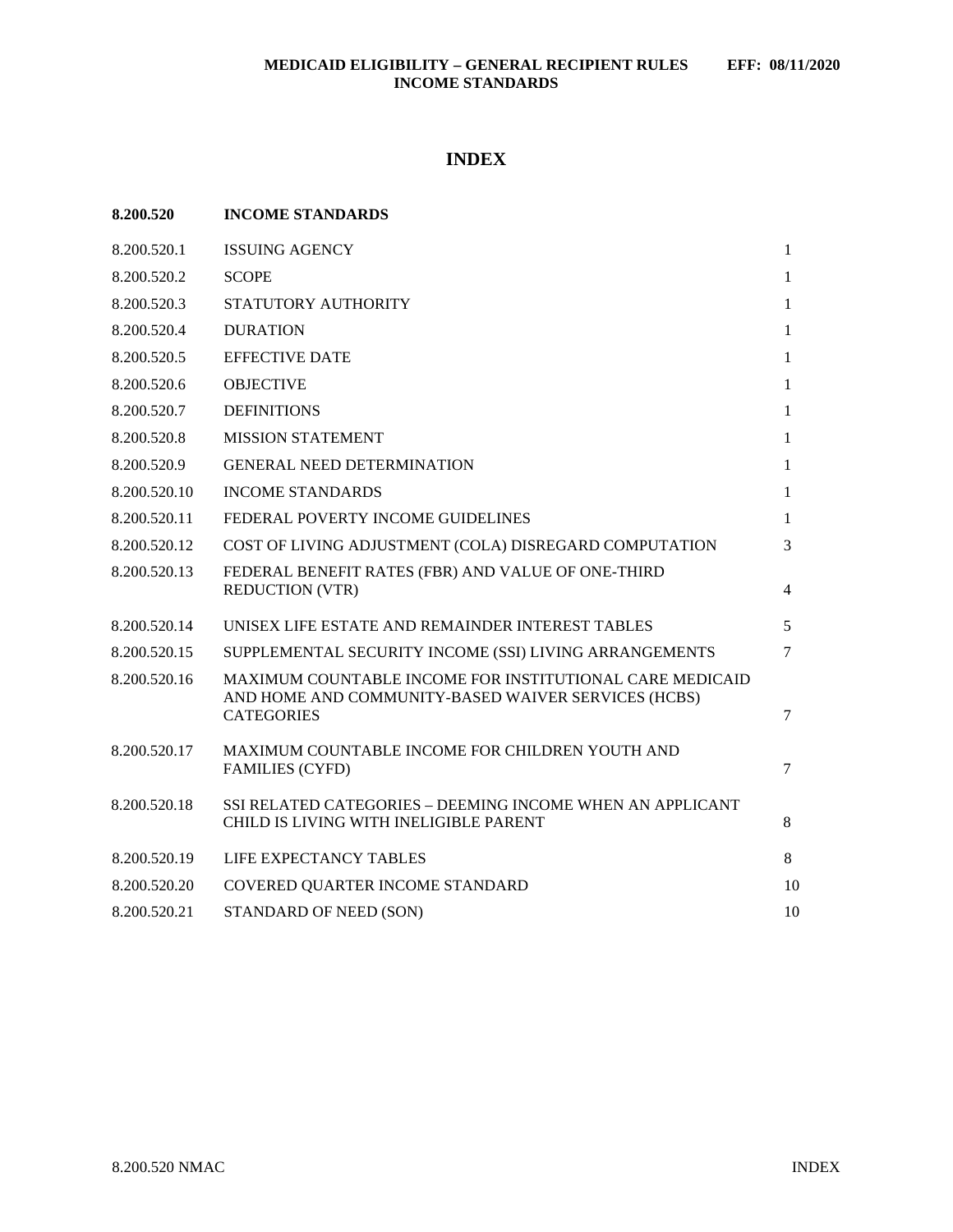### **TITLE 8 SOCIAL SERVICES CHAPTER 200 MEDICAID ELIGIBILITY - GENERAL RECIPIENT RULES PART 520 INCOME STANDARDS**

<span id="page-1-0"></span>**8.200.520.1 ISSUING AGENCY:** New Mexico Human Services Department (HSD). [8.200.520.1 NMAC - Rp, 8.200.520.1 NMAC, 8/28/2015]

<span id="page-1-1"></span>**8.200.520.2 SCOPE:** The rule applies to the general public. [8.200.520.2 NMAC - Rp, 8.200.520.2 NMAC, 8/28/2015]

<span id="page-1-2"></span>**8.200.520.3 STATUTORY AUTHORITY:** The New Mexico medicaid program and other health care programs are administered pursuant to regulations promulgated by the federal department of health and human services under Title XIX of the Social Security Act as amended or by state statute. See Section 27-1-12 et seq. NMSA 1978.

[8.200.520.3 NMAC - Rp, 8.200.520.3 NMAC, 8/28/2015]

<span id="page-1-3"></span>**8.200.520.4 DURATION:** Permanent. [8.200.520.4 NMAC - Rp, 8.200.520.4 NMAC, 8/28/2015]

<span id="page-1-4"></span>**8.200.520.5 EFFECTIVE DATE:** August 28, 2015, unless a later date is cited at the end of a section. [8.200.520.5 NMAC - Rp, 8.200.520.5 NMAC, 8/28/2015]

<span id="page-1-5"></span>**8.200.520.6 OBJECTIVE:** The objective of this rule is to provide specific instructions when determining eligibility for the medicaid program and other health care programs. Generally, applicable eligibility rules are detailed in the medical assistance division (MAD) eligibility policy manual, specifically 8.200.400 NMAC, *General Medicaid Eligibility*. Processes for establishing and maintaining MAD eligibility are detailed in the income support division (ISD) general provisions 8.100 NMAC, *General Provisions for Public Assistance Programs*. [8.200.520.6 NMAC - Rp, 8.200.520.6 NMAC, 8/28/2015]

## <span id="page-1-6"></span>**8.200.520.7 DEFINITIONS: [RESERVED]**

<span id="page-1-7"></span>**8.200.520.8 MISSION STATEMENT:** To transform lives. Working with our partners, we design and deliver innovative, high quality health and human services that improve the security and promote independence for New Mexicans in their communities.

[8.200.520.8 NMAC - Rp, 8.200.520.8 NMAC, 8/28/2015; Repealed/E, 4/1/2016; A/E, 8/11/2020]

<span id="page-1-8"></span>**8.200.520.9 GENERAL NEED DETERMINATION:** To be medical assistance division (MAD) eligible, an applicant or a re-determining eligible recipient must meet specific income and as applicable, resource standards. [8.200.520.9 NMAC - Rp, 8.200.520.9 NMAC, 8/28/2015]

<span id="page-1-9"></span>**8.200.520.10 INCOME STANDARDS:** This part contains the federal income poverty rate tables for use with all eligibility categories, cost of living (COLA) disregard calculations and other applicable income tables. [8.200.520.10 NMAC - Rp, 8.200.520.10 NMAC, 8/28/2015]

## <span id="page-1-10"></span>**8.200.520.11 FEDERAL POVERTY INCOME GUIDELINES:**

**A.** One hundred percent federal poverty limits (FPL):

| FPL per month                                             |
|-----------------------------------------------------------|
| \$1,064                                                   |
| \$1,437                                                   |
| \$1,810                                                   |
| \$2,184                                                   |
| \$2,557                                                   |
| \$2,930                                                   |
| \$3,304                                                   |
| \$3,677                                                   |
| Add \$373 for each additional person in the budget group. |
|                                                           |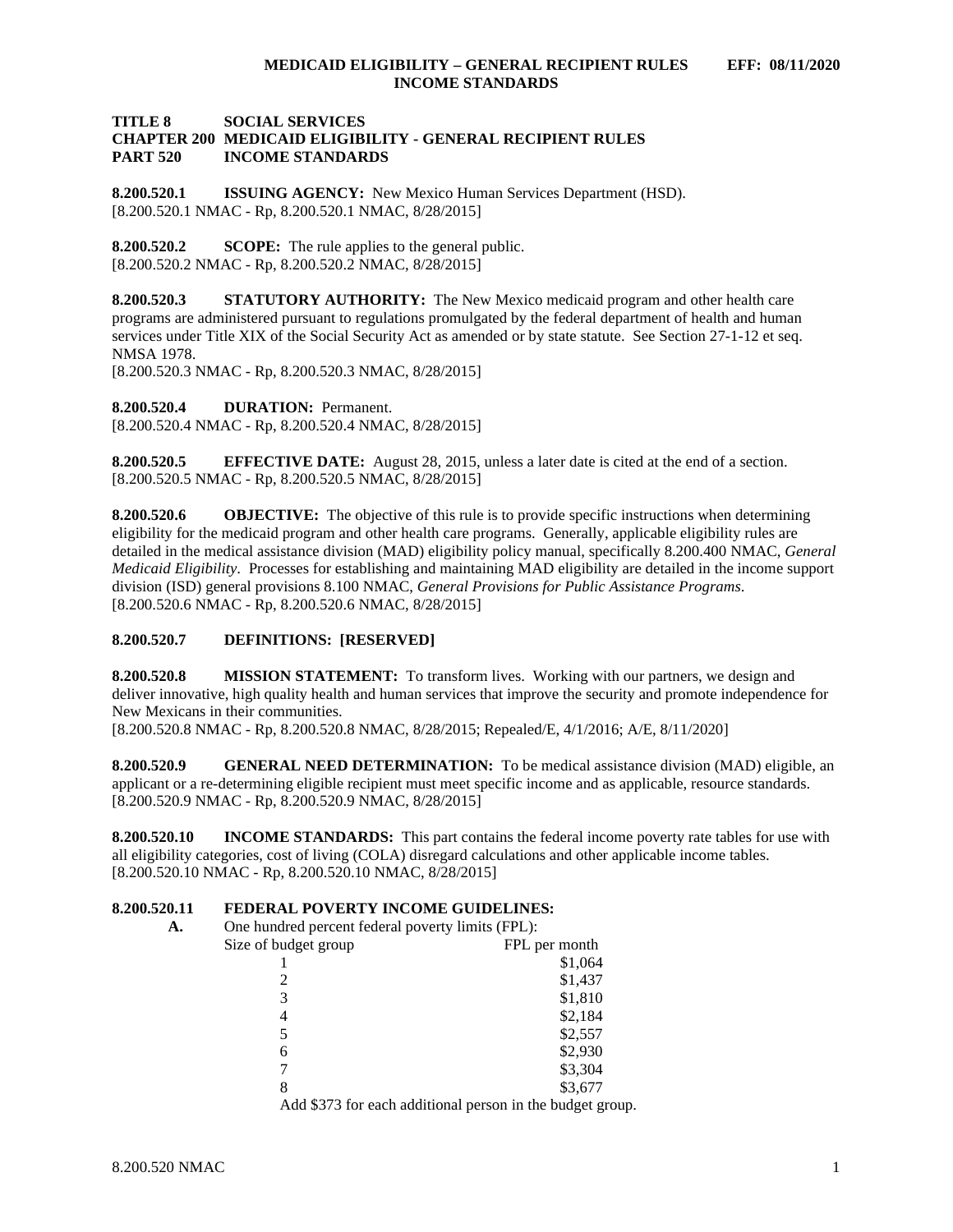\*Use only these two standards for the qualified medicare beneficiary (QMB) program.

**B.** One hundred twenty percent FPL: This income level is used only in the determination of the

maximum income limit for specified low income medicare beneficiaries (SLIMB) applicants or eligible recipients.

Applicant or eligible recipient Amount

1 Individual At least \$1,064 per month but no more than \$1,276 per month. 2 Couple At least \$1,437 per month but no more than \$1,724 per month. For purposes of this eligibility calculation, "couple" means an applicant couple or an

applicant with an ineligible spouse when income is deemed.

| C.<br>One hundred thirty-three percent FPL: |
|---------------------------------------------|
|---------------------------------------------|

| Size of budget group | FPL per month |
|----------------------|---------------|
|                      | \$1,415       |
|                      | \$1,911       |
| 3                    | \$2,408       |
| 4                    | \$2,904       |
|                      | \$3,401       |
| 6                    | \$3,897       |
|                      | \$4,394       |
| 8                    | \$4,890       |
|                      |               |

Add \$496 for each additional person in the budget group.

**D.** One hundred thirty-five percent FPL: This income level is used only in the determination of the maximum income limit for a qualified individual 1 (QI1) applicant or eligible recipient. For purposes of this eligibility calculation, "couple" means an applicant couple or an applicant with an ineligible spouse when income is deemed. The following income levels apply:

|    | Applicant or eligible recipient      | Amount                                                         |
|----|--------------------------------------|----------------------------------------------------------------|
|    | Individual<br>1                      | At least \$1,276 per month but no more than \$1,436 per month. |
|    | $\overline{c}$<br>Couple             | At least \$1,724 per month but no more than \$1,940 per month. |
| E. | One hundred eighty-five percent FPL: |                                                                |
|    | Size of budget group                 | FPL per month                                                  |
|    | 1                                    | \$1,968                                                        |
|    | $\overline{c}$                       | \$2,658                                                        |
|    | 3                                    | \$3,349                                                        |
|    | 4                                    | \$4,040                                                        |
|    | 5                                    | \$4,730                                                        |
|    | 6                                    | \$5,421                                                        |
|    | $\overline{7}$                       | \$6,112                                                        |
|    | 8                                    | \$6,802                                                        |
|    |                                      | Add \$690 for each additional person in the budget group.      |
| F. | Two hundred percent FPL:             |                                                                |
|    | Size of budget group                 | FPL per month                                                  |
|    | 1                                    | \$2,127                                                        |
|    | $\overline{\mathbf{c}}$              | \$2,874                                                        |
|    | 3                                    | \$3,620                                                        |
|    | $\overline{\mathcal{L}}$             | \$4,367                                                        |
|    | 5                                    | \$5,114                                                        |
|    | 6                                    | \$5,860                                                        |
|    | $\overline{7}$                       | \$6,607                                                        |
|    | 8                                    | \$7,354                                                        |
|    |                                      | Add \$747 for each additional person in the budget group.      |
| G. | Two hundred thirty-five percent FPL: |                                                                |
|    | Size of budget group                 | FPL per month                                                  |
|    | 1                                    | \$2,499                                                        |
|    | $\overline{\mathbf{c}}$              | \$3,377                                                        |
|    | $\overline{3}$                       | \$4,254                                                        |
|    | $\overline{4}$                       | \$5,131                                                        |
|    | 5                                    | \$6,009                                                        |
|    | 6                                    | \$6,886                                                        |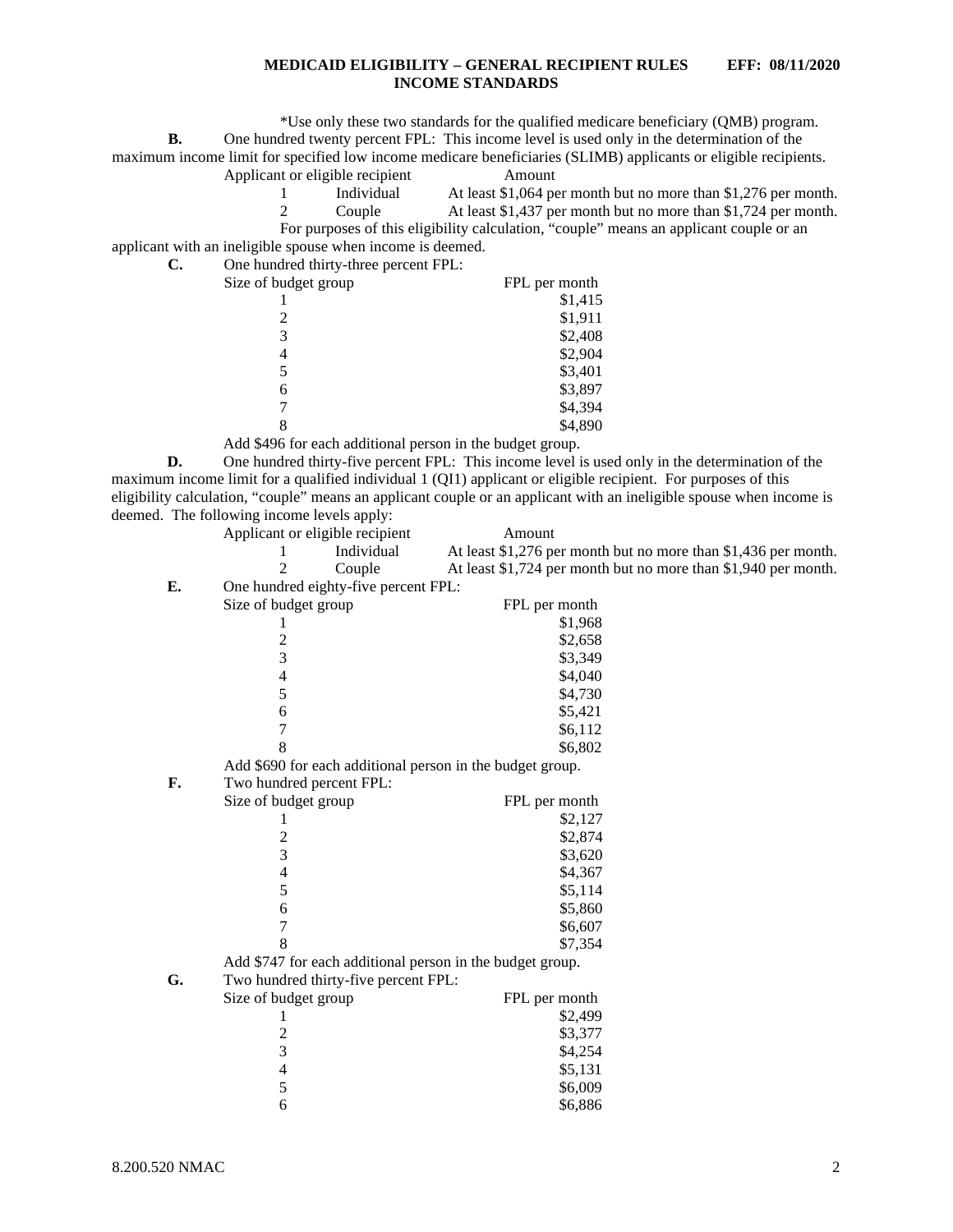|    |                                                           | \$7,763       |
|----|-----------------------------------------------------------|---------------|
|    |                                                           | \$8,641       |
|    | Add \$878 for each additional person in the budget group. |               |
| Н. | Two hundred fifty percent FPL:                            |               |
|    | Size of budget group                                      | FPL per month |
|    |                                                           | \$2,659       |
|    |                                                           | \$3,592       |
|    |                                                           | \$4,525       |
|    |                                                           | \$5,459       |
|    |                                                           | \$6,392       |
|    | 6                                                         | \$7,325       |
|    |                                                           | \$8,259       |
|    |                                                           | \$9,192       |

Add \$933 for each additional person in the budget group.

[8.200.520.11 NMAC - Rp, 8.200.520.11 NMAC, 8/28/2015; A/E, 4/1/2016; A/E, 9/14/2017; A, 2/1/2018; A/E, 5/17/2018; A, 9/11/2018; A/E, 4/11/2019; A, 7/30/2019, A/E, 8/11/2020]

#### <span id="page-3-0"></span>**8.200.520.12 COST OF LIVING ADJUSTMENT (COLA) DISREGARD COMPUTATION:** The

countable social security benefit without the COLA is calculated using the COLA increase table as follows: **A.** divide the current gross social security benefit by the COLA increase in the most current year; the

result is the social security benefit before the COLA increase;

**B.** divide the result from Subsection A above by the COLA increase from the previous period or year; the result is the social security benefit before the increase for that period or year; and <br>C. repeat Subsection B above for each year, through the year that the application

repeat Subsection B above for each year, through the year that the applicant or eligible recipient received both social security benefits and supplemental security income (SSI); the final result is the countable social security benefit.

| COLA Increase and disregard table |                  |                      |                    |  |
|-----------------------------------|------------------|----------------------|--------------------|--|
|                                   | Period and year  | <b>COLA</b> increase | $=$ benefit before |  |
| $\mathbf{1}$                      | 2020 Jan - Dec   | 1.6                  | Jan $20$           |  |
| $\overline{2}$                    | $2019$ Jan – Dec | 2.8                  | Jan 19             |  |
| 3                                 | 2018 Jan - Dec   | 2.0                  | Jan 18             |  |
| $\overline{\mathbf{4}}$           | 2017 Jan - Dec   | 0.3                  | Jan 17             |  |
| 5                                 | 2016 Jan - Dec   | $\Omega$             | Jan 16             |  |
| 6                                 | 2015 Jan - Dec   | 1.017                | Jan 15             |  |
| 7                                 | 2014 Jan - Dec   | 1.015                | Jan $14$           |  |
| 8                                 | 2013 Jan - Dec   | 1.017                | Jan 13             |  |
| 9                                 | 2012 Jan - Dec   | 1.037                | Jan 12             |  |
| 10                                | 2011 Jan - Dec   | $\theta$             | Jan 11             |  |
| 11                                | 2010 Jan - Dec   | 1                    | Jan $10$           |  |
| 12                                | 2009 Jan - Dec   | 1                    | Jan 09             |  |
| 13                                | 2008 Jan - Dec   | 1.058                | Jan 08             |  |
| 14                                | 2007 Jan - Dec   | 1.023                | Jan 07             |  |
| 15                                | 2006 Jan - Dec   | 1.033                | Jan $06$           |  |
| 16                                | 2005 Jan - Dec   | 1.041                | Jan 05             |  |
| 17                                | 2004 Jan - Dec   | 1.027                | Jan 04             |  |
| 18                                | 2003 Jan - Dec   | 1.021                | Jan 03             |  |
| 19                                | 2002 Jan - Dec   | 1.014                | Jan 02             |  |
| 20                                | 2001 Jan - Dec   | 1.026                | Jan 01             |  |
| 21                                | 2000 Jan - Dec   | 1.035                | Jan 00             |  |
| 22                                | 1999 Jan - Dec   | 1.025                | Jan 99             |  |
| 23                                | 1998 Jan - Dec   | 1.013                | Jan 98             |  |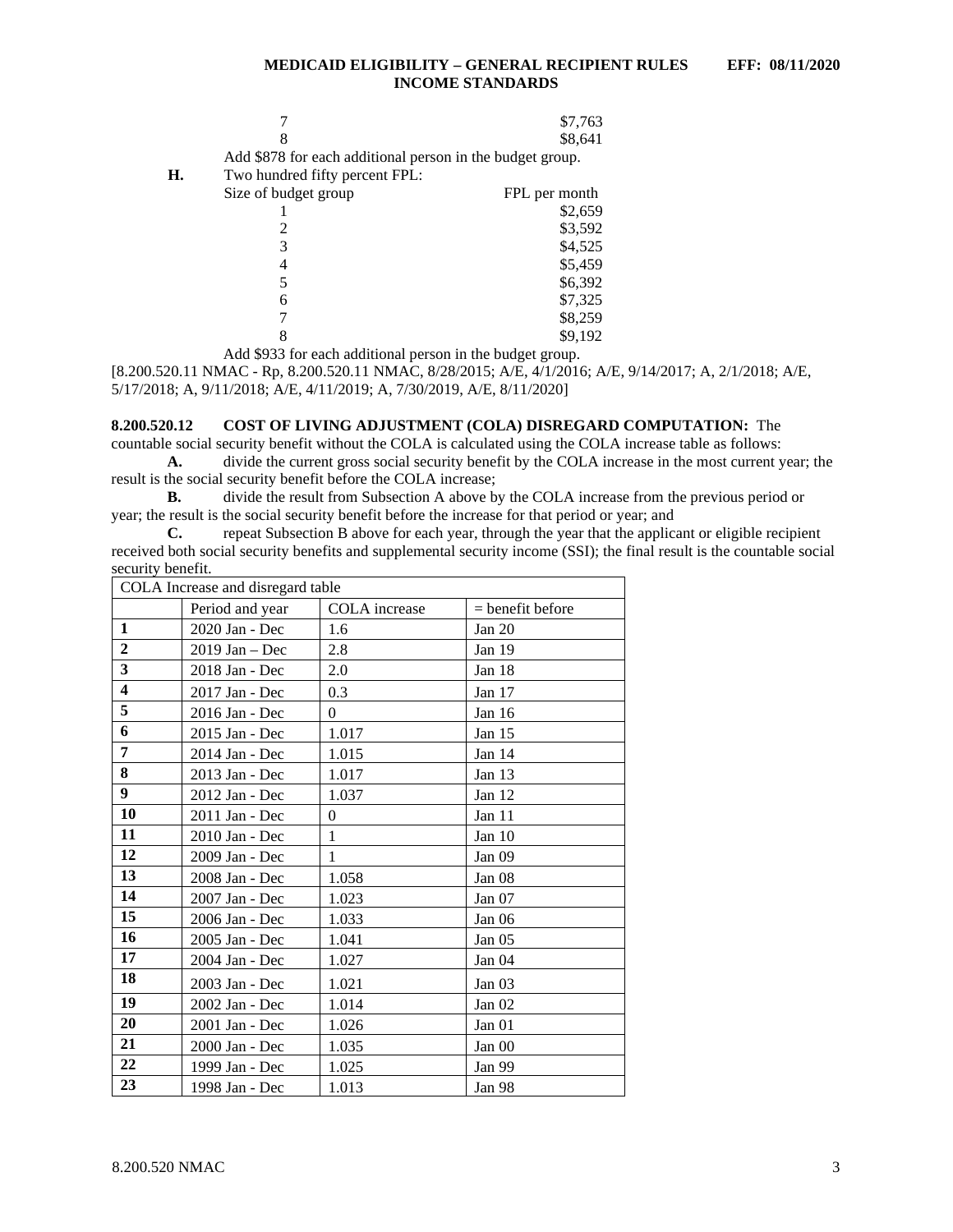| 24 | 1997 Jan - Dec  | 1.021 | Jan 97        |
|----|-----------------|-------|---------------|
| 25 | 1996 Jan - Dec  | 1.029 | Jan 96        |
| 26 | 1995 Jan - Dec  | 1.026 | Jan 95        |
| 27 | 1994 Jan - Dec  | 1.028 | Jan 94        |
| 28 | 1993 Jan - Dec  | 1.026 | Jan 93        |
| 29 | 1992 Jan - Dec  | 1.03  | Jan 92        |
| 30 | 1991 Jan - Dec  | 1.037 | Jan 91        |
| 31 | 1990 Jan - Dec  | 1.054 | Jan 90        |
| 32 | 1989 Jan - Dec  | 1.047 | Jan 89        |
| 33 | 1988 Jan - Dec  | 1.04  | Jan 88        |
| 34 | 1987 Jan - Dec  | 1.042 | Jan 87        |
| 35 | 1986 Jan - Dec  | 1.013 | Jan 86        |
| 36 | 1985 Jan - Dec  | 1.031 | Jan 85        |
| 37 | 1984 Jan - Dec  | 1.035 | Jan 84        |
| 38 | 1982 Jul - 1983 |       |               |
|    | Dec             | 1.035 | Jul 82        |
| 39 | 1981 Jul - 1982 |       |               |
|    | Jun             | 1.074 | <b>Jul 81</b> |
| 40 | 1980 Jul - 1981 |       |               |
|    | Jun             | 1.112 | <b>Jul 80</b> |
| 41 | 1979 Jul - 1980 |       |               |
|    | Jun             | 1.143 | Jul 79        |
| 42 | 1978 Jul - 1979 |       |               |
|    | Jun             | 1.099 | Jul 78        |
| 43 | 1977 Jul - 1978 |       |               |
|    | Jun             | 1.065 | Jul 77        |
| 44 | 1977 Apr - 1977 |       |               |
|    | Jun             | 1.059 | Apr 77        |

[8.200.520.12 NMAC - Rp, 8.200.520.12 NMAC, 8/28/2015; A/E, 1/1/2016; A/E, 3/1/2017; A/E, 5/17/2018; A, 9/11/2018; A, 4/11/2019; A, 7/30/2019; A/E, 8/11/2020]

<span id="page-4-0"></span>

| Year             | Individual | Institution | Individual | Couple     | Institution | Couple     |
|------------------|------------|-------------|------------|------------|-------------|------------|
|                  | <b>FBR</b> | <b>FBR</b>  | <b>VTR</b> | <b>FBR</b> | <b>FBR</b>  | <b>VTR</b> |
| $1/89$ to $1/90$ | \$368      | \$30        | \$122.66   | \$553      | \$60        | \$184.33   |
| $1/90$ to $1/91$ | \$386      | \$30        | \$128.66   | \$579      | \$60        | \$193.00   |
| $1/91$ to $1/92$ | \$407      | \$30        | \$135.66   | \$610      | \$60        | \$203.33   |
| $1/92$ to $1/93$ | \$422      | \$30        | \$140.66   | \$633      | \$60        | \$211.00   |
| $1/93$ to $1/94$ | \$434      | \$30        | \$144.66   | \$652      | \$60        | \$217.33   |
| 1/94 to 1/95     | \$446      | \$30        | \$148.66   | \$669      | \$60        | \$223.00   |
| $1/95$ to $1/96$ | \$458      | \$30        | \$152.66   | \$687      | \$60        | \$229.00   |
| $1/96$ to $1/97$ | \$470      | \$30        | \$156.66   | \$705      | \$60        | \$235.00   |
| $1/97$ to $1/98$ | \$484      | \$30        | \$161.33   | \$726      | \$60        | \$242.00   |
| 1/98 to 1/99     | \$494      | \$30        | \$164.66   | \$741      | \$60        | \$247.00   |
| $1/99$ to $1/00$ | \$500      | \$30        | \$166.66   | \$751      | \$60        | \$250.33   |
| $1/00$ to $1/01$ | \$512      | \$30        | \$170.66   | \$769      | \$60        | \$256.33   |
| $1/01$ to $1/02$ | \$530      | \$30        | \$176.66   | \$796      | \$60        | \$265.33   |
| $1/02$ to $1/03$ | \$545      | \$30        | \$181.66   | \$817      | \$60        | \$272.33   |
| $1/03$ to $1/04$ | \$552      | \$30        | \$184.00   | \$829      | \$60        | \$276.33   |
| $1/04$ to $1/05$ | \$564      | \$30        | \$188      | \$846      | \$60        | \$282.00   |
| $1/05$ to $1/06$ | \$579      | \$30        | \$193      | \$869      | \$60        | \$289.66   |
| $1/06$ to $1/07$ | \$603      | \$30        | \$201      | \$904      | \$60        | \$301.33   |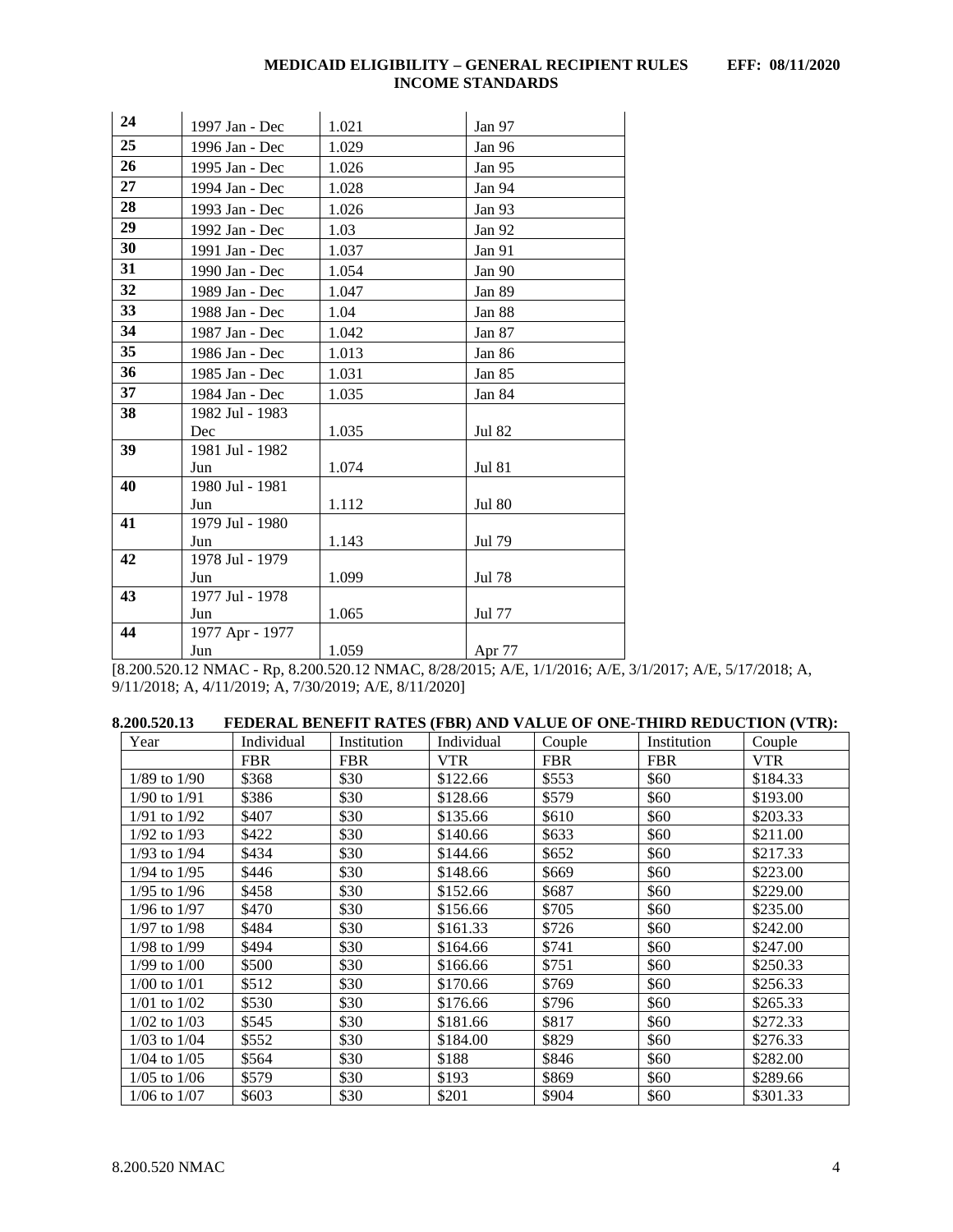| $1/07$ to $1/08$  | \$623 | \$30 | \$207.66 | \$934   | \$60 | \$311.33 |
|-------------------|-------|------|----------|---------|------|----------|
| $1/08$ to $1/09$  | \$637 | \$30 | \$212.33 | \$956   | \$60 | \$318.66 |
| $1/09$ to $1/10$  | \$674 | \$30 | \$224.66 | \$1,011 | \$60 | \$337    |
| $1/10$ to $1/11$  | \$674 | \$30 | \$224.66 | \$1,011 | \$60 | \$337    |
| $1/11$ to $1/12$  | \$674 | \$30 | \$224.66 | \$1,011 | \$60 | \$337    |
| $1/12$ to $1/13$  | \$698 | \$30 | \$232.66 | \$1,048 | \$60 | \$349.33 |
| $1/13$ to $1/14$  | \$710 | \$30 | \$237    | \$1,066 | \$60 | \$355    |
| $1/14$ to $1/15$  | \$721 | \$30 | \$240    | \$1082  | \$60 | \$361    |
| $1/15$ to $12/15$ | \$733 | \$30 | \$244    | \$1,100 | \$60 | \$367    |
| $1/16$ to $12/16$ | \$733 | \$30 | \$244    | \$1,100 | \$60 | \$367    |
| $1/17$ to $12/17$ | \$735 | \$30 | \$245    | \$1,103 | \$60 | \$368    |
| $1/18$ to $12/18$ | \$750 | \$30 | \$250    | \$1,125 | \$60 | \$375    |
| $1/19$ to $12/19$ | \$771 | \$30 | \$257    | \$1,157 | \$60 | \$386    |
| $1/20$ to $12/20$ | \$783 | \$30 | \$261    | \$1,175 | \$60 | \$392    |

**A.** Ineligible child deeming allocation is \$392.<br>**B.** Part B premium is \$144.60 per month.

**B.** Part B premium is \$144.60 per month.<br>**C.** VTR (value of one third reduction) is u

**C.** VTR (value of one third reduction) is used when an individual or a couple lives in the household of another and receives food and shelter from the household or when the individual or the couple is living on his or her own household but receiving support and maintenance from others.

**D.** The SSI resource standard is \$2000 for an individual and \$3000 for a couple.

[8.200.520.13 NMAC - Rp, 8.200.520.13 NMAC, 8/28/2015; A/E, 1/1/2016; A/E, 3/1/2017; A/E, 5/17/2018; A, 9/11/2018; A/E, 4/11/2019; A, 7/30/2019; A/E, 8/11/2020]

## <span id="page-5-0"></span>**8.200.520.14 UNISEX LIFE ESTATE AND REMAINDER INTEREST TABLES:**

| Age                      | Life Estate | Remainder |
|--------------------------|-------------|-----------|
| 0                        | .97188      | .02812    |
| $\mathbf{1}$             | .98988      | .01012    |
| $\overline{c}$           | .99017      | .00983    |
| 3                        | .99008      | .00992    |
| $\overline{\mathcal{L}}$ | .98981      | .01019    |
| 5                        | .98938      | .01062    |
| 6                        | .98884      | .01116    |
| $\overline{7}$           | .98822      | .01178    |
| 8                        | .98748      | .01252    |
| 9                        | .98663      | .01337    |
| 10                       | .98565      | .01435    |
| 11                       | .98453      | .01547    |
| 12                       | .98329      | .01671    |
| 13                       | .98198      | .01802    |
| 14                       | .98066      | .01934    |
| 15                       | .97937      | .02063    |
| 16                       | .97815      | .02185    |
| 17                       | .97700      | .02300    |
| 18                       | .97590      | .02410    |
| 19                       | .97480      | .02520    |
| 20                       | .97365      | .02635    |
| 21                       | .97245      | .02755    |
| 22                       | .97120      | .02880    |
| 23                       | .96986      | .03014    |
| 24                       | .96841      | .03159    |
| 25                       | .96678      | .03322    |
| 26                       | .96495      | .03505    |
| 27                       | .96290      | .03710    |
| 28                       | .96062      | .03938    |
| 29                       | .95813      | .04187    |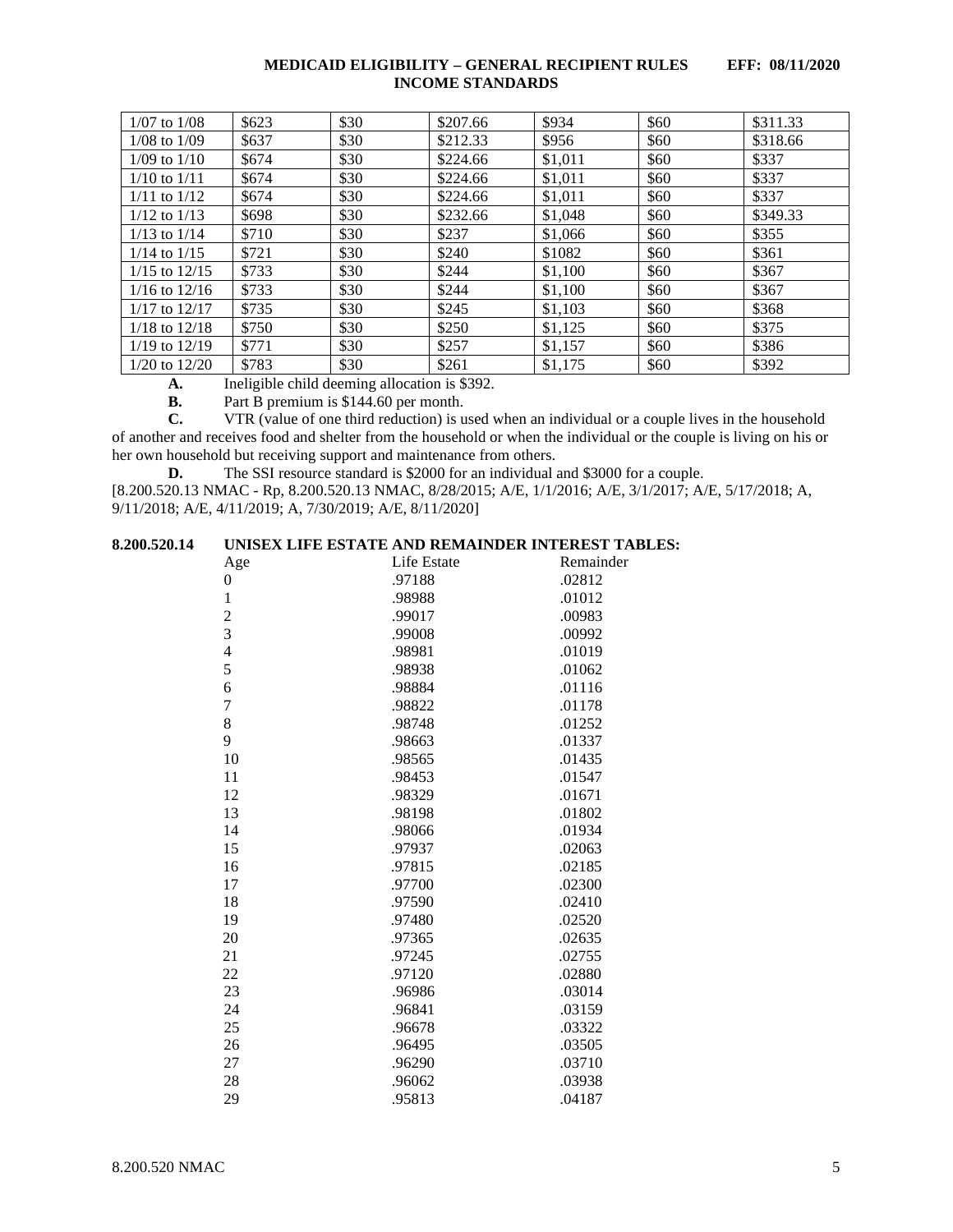| 30 | .95543 | .04457 |
|----|--------|--------|
| 31 | .95243 | .04746 |
| 32 | .94942 | .05058 |
| 33 | .94608 | .05392 |
| 34 | .94250 | .05750 |
| 35 | .93868 | .06132 |
| 36 | .93460 | .06540 |
| 37 | .93026 | .06974 |
| 38 | .92567 | .07433 |
|    |        |        |
| 39 | .92083 | .07917 |
| 40 | .91571 | .08429 |
| 41 | .91030 | .08970 |
| 42 | .90457 | .09543 |
| 43 | .89855 | .10145 |
| 44 | .89221 | .10779 |
| 45 | .88558 | .11442 |
| 46 | .87863 | .12137 |
| 47 | .87137 | .12863 |
| 48 | .86374 | .13626 |
| 49 | .85578 | .14422 |
| 50 | .84743 | .15257 |
| 51 | .83674 | .16126 |
| 52 | .82969 | .17031 |
| 53 | .82028 | .17972 |
| 54 | .81054 | .18946 |
| 55 | .80046 | .19954 |
| 56 | .79006 | .20994 |
| 57 | .77931 | .22069 |
| 58 | .76822 | .23178 |
| 59 | .75675 | .24325 |
| 60 | .74491 | .25509 |
| 61 | .73267 | .26733 |
| 62 | .72002 | .27998 |
| 63 | .70696 | .29304 |
| 64 |        | .30648 |
|    | .69352 |        |
| 65 | .67970 | .32030 |
| 66 | .66551 | .33449 |
| 67 | .65098 | .34902 |
| 68 | .63610 | .36690 |
| 69 | .62086 | .37914 |
| 70 | .60522 | .39478 |
| 71 | .58914 | .41086 |
| 72 | .57261 | .42739 |
| 73 | .55571 | .44429 |
| 74 | .53862 | .46138 |
| 75 | .52149 | .47851 |
| 76 | .50441 | .49559 |
| 77 | .48742 | .51258 |
| 78 | .47049 | .52951 |
| 79 | .45357 | .54643 |
| 80 | .43659 | .56341 |
| 81 | .41967 | .58033 |
| 82 | .42095 | .59705 |
| 83 | .38642 | .61358 |
| 84 | .36998 | .63002 |
| 85 | .35359 | .64641 |
|    |        |        |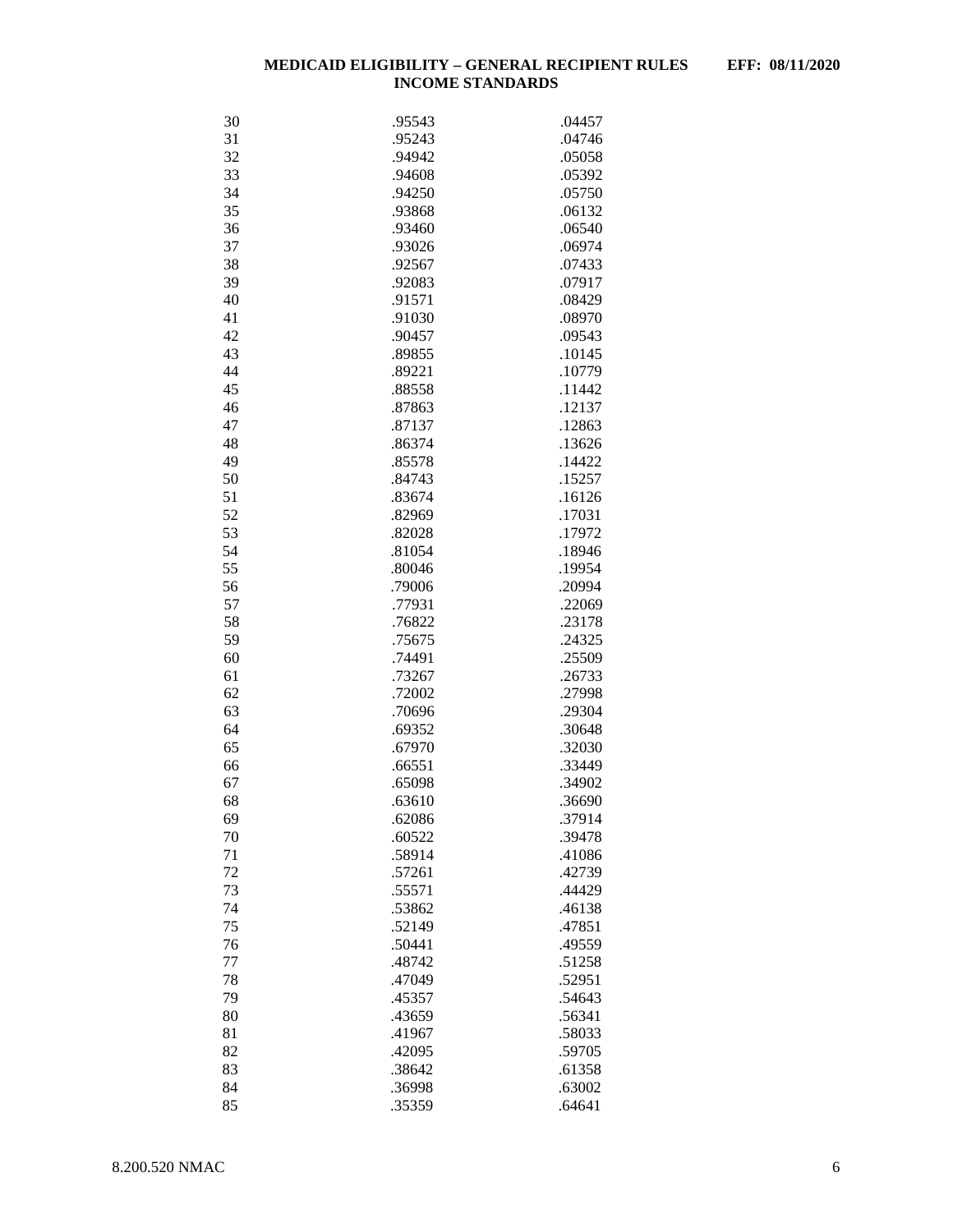| 86  | .33764 | .66236 |
|-----|--------|--------|
| 87  | .32262 | .67738 |
| 88  | .30859 | .69141 |
| 89  | .29526 | .70474 |
| 90  | .28221 | .71779 |
| 91  | .26955 | .73045 |
| 92  | .25771 | .74229 |
| 93  | .24692 | .75308 |
| 94  | .23728 | .76272 |
| 95  | .22887 | .77113 |
| 96  | .22181 | .77819 |
| 97  | .21550 | .78450 |
| 98  | .21000 | .79000 |
| 99  | .20486 | .79514 |
| 100 | .19975 | .80025 |
| 101 | .19532 | .80468 |
| 102 | .19054 | .80946 |
| 103 | .18437 | .81563 |
| 104 | .17856 | .82144 |
| 105 | .16962 | .83038 |
| 106 | .15488 | .84512 |
| 107 | .13409 | .86591 |
| 108 | .10068 | .89932 |
| 109 | .04545 | .95455 |
|     |        |        |

[8.200.520.14 NMAC - Rp, 8.200.520.14 NMAC, 8/28/2015]

#### <span id="page-7-0"></span>**8.200.520.15 SUPPLEMENTAL SECURITY INCOME (SSI) LIVING ARRANGEMENTS:**

**A.** Individual living in his or her own household who own or rent: Payment amount: \$783 Individual

#### \$1,175 Couple

**B.** Individual receiving support and maintenance payments: For an individual or couple living in his or her own household, but receiving support and maintenance from others (such as food, shelter or clothing), subtract the value of one third reduction (VTR).<br>Payment amount:  $$783 - $261 = $522$  Individual

|    |                                                                                                            | $$1,175 - $392 = $783$ Couple |                                                                                                 |
|----|------------------------------------------------------------------------------------------------------------|-------------------------------|-------------------------------------------------------------------------------------------------|
| C. |                                                                                                            |                               | Individual or couple living household of another: For an individual or couple living in another |
|    | person's household and not contributing his or her pro-rata share of household expenses, subtract the VTR. |                               |                                                                                                 |
|    | Payment amount:                                                                                            | $\$783 - \$261 = \$522$       | Individual                                                                                      |
|    |                                                                                                            | $$1.175 - $392 = $783$        | Couple                                                                                          |
| D. | Child living in home with his or her parent:                                                               |                               |                                                                                                 |
|    | Payment amount:                                                                                            | \$783                         |                                                                                                 |
| Е. | Individual in institution:                                                                                 |                               |                                                                                                 |
|    | Payment amount:                                                                                            | \$30.00                       |                                                                                                 |
|    |                                                                                                            |                               |                                                                                                 |

[8.200.520.15 NMAC - Rp, 8.200.520.15 NMAC, 8/28/2015; A/E, 3/1/2017; A/E, 5/17/2018; A, 9/11/2018; A/E, 4/11/2019; A, 7/30/2019; A/E, 8/11/2020]

#### <span id="page-7-1"></span>**8.200.520.16 MAXIMUM COUNTABLE INCOME FOR INSTITUTIONAL CARE MEDICAID AND HOME AND COMMUNITY BASED WAIVER SERVICES (HCBS) CATEGORIES:** Effective January 1, 2020, the maximum countable monthly income standard for institutional care medicaid and the home and community based waiver categories is \$2,349.

[8.200.520.16 NMAC - Rp, 8.200.520.16 NMAC, 8/28/2015; A/E, 3/1/2017; A/E, 5/17/2018; A, 9/11/2018; A/E, 4/11/2019; A, 7/30/2019; A/E, 8/11/2020]

## <span id="page-7-2"></span>**8.200.520.17 MAXIMUM COUNTABLE INCOME FOR CHILDREN YOUTH AND FAMILIES**

**(CYFD):** Effective July 1, 1995, the maximum countable monthly income standard for CYFD medicaid is \$231.00. [8.200.520.17 NMAC - Rp, 8.200.520.17 NMAC, 8/28/2015]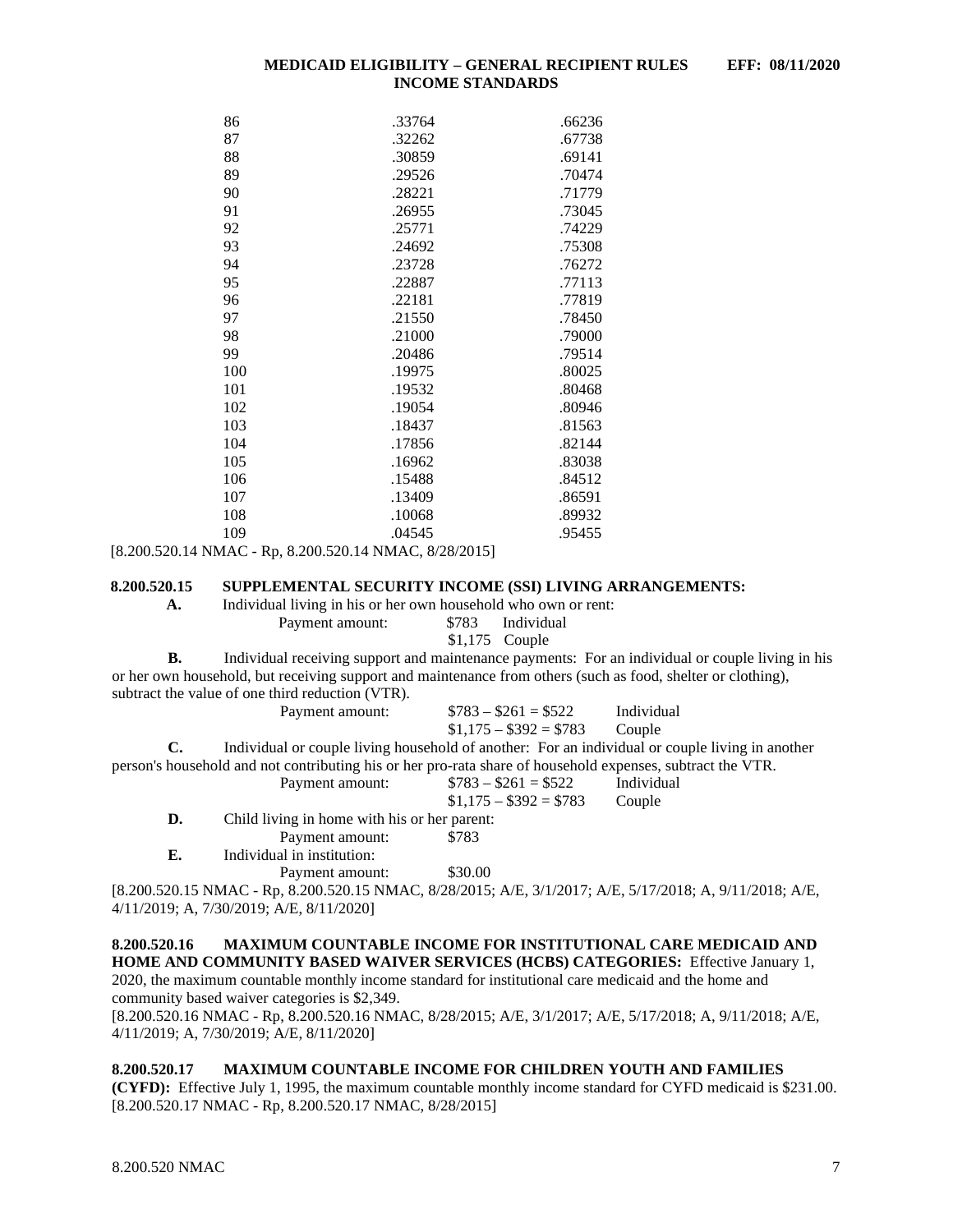## <span id="page-8-0"></span>**8.200.520.18 SSI RELATED CATEGORIES - DEEMING INCOME WHEN AN APPLICANT CHILD IS LIVING WITH INELIGIBLE PARENT:**

- **A.** Monthly computation:
	- **(1)** total gross unearned income of parent;

**(2)** deduct living allowance for ineligible child and SSI-eligible sponsored alien (one half of the monthly SSI FBR LA code  $A^*$ ) for each ineligible child/SSI-eligible sponsored alien);

- **(3)** subtotal;
- (4) deduct \$20.00 general income exclusion 20.00;<br>(5) unearned income subtotal;
- **(5)** unearned income subtotal;
- **(6)** total gross earned income of parent;

**(7)** deduct any remaining allocation for ineligible child and/or SSI-eligible sponsored alien; see Paragraph (2) above;

**(8)** subtotal;

**(9)** deduct any remaining portion of the \$20.00 general income exclusion only if not already totally deducted in Paragraph (4) above;

- **(10)** subtotal;
- **(11)** deduct \$65.00; do not apply this deduction if the only income is unearned 65.00;
- **(12)** subtotal;

**(13)** subtract one-half of Paragraph (12); do not apply this deduction if the only income is

unearned;

- **(14)** earned income subtotal;
- **(15)** total of Paragraph (5) plus Paragraph (14);

**(16)** deduct parental allocation (1 parent = SSI FBR for an individual LA code  $A^*$ ) (2 parents  $=$  SSI FBR for an eligible couple LA code A\*);

**(17)** income deemed to applicant child; if there is more than one applicant child, divide this amount equally between the children: **\*** LA Code A = the full SSI FBR for an individual or a couple.

**B.** If the deemed income plus the applicant child's separate income exceeds the income standard for an individual, the applicant child is not eligible for that month.

[8.200.520.18 NMAC - Rp, 8.200.520.18 NMAC, 8/28/2015]

# <span id="page-8-1"></span>**8.200.520.19 LIFE EXPECTANCY TABLES:**

|          | Life       |     | Life       |     | Life       |
|----------|------------|-----|------------|-----|------------|
| Age      | expectancy | Age | expectancy | Age | expectancy |
| $\theta$ | 71.80      | 40  | 35.05      | 80  | 6.98       |
| 1        | 71.53      | 41  | 34.15      | 81  | 6.59       |
| 2        | 70.58      | 42  | 33.26      | 82  | 6.21       |
| 3        | 69.62      | 43  | 32.37      | 83  | 5.85       |
| 4        | 68.65      | 44  | 31.49      | 84  | 5.51       |
| 5        | 67.67      | 45  | 30.61      | 85  | 5.19       |
| 6        | 66.69      | 46  | 29.74      | 86  | 4.89       |
| 7        | 65.71      | 47  | 28.88      | 87  | 4.61       |
| $8\,$    | 64.73      | 48  | 28.02      | 88  | 4.34       |
| 9        | 63.74      | 49  | 27.17      | 89  | 4.09       |
| 10       | 62.75      | 50  | 26.32      | 90  | 3.86       |
| 11       | 61.76      | 51  | 25.48      | 91  | 3.64       |
| 12       | 60.78      | 52  | 24.65      | 92  | 3.43       |
| 13       | 59.79      | 53  | 23.82      | 93  | 3.24       |
| 14       | 58.82      | 54  | 23.01      | 94  | 3.06       |
| 15       | 57.85      | 55  | 22.21      | 95  | 2.90       |
| 16       | 56.91      | 56  | 21.43      | 96  | 2.74       |
| 17       | 55.97      | 57  | 20.66      | 97  | 2.60       |
| 18       | 55.05      | 58  | 19.90      | 98  | 2.47       |
| 19       | 54.13      | 59  | 19.15      | 99  | 2.34       |
| 20       | 53.21      | 60  | 18.42      | 100 | 2.22       |
|          |            |     |            |     |            |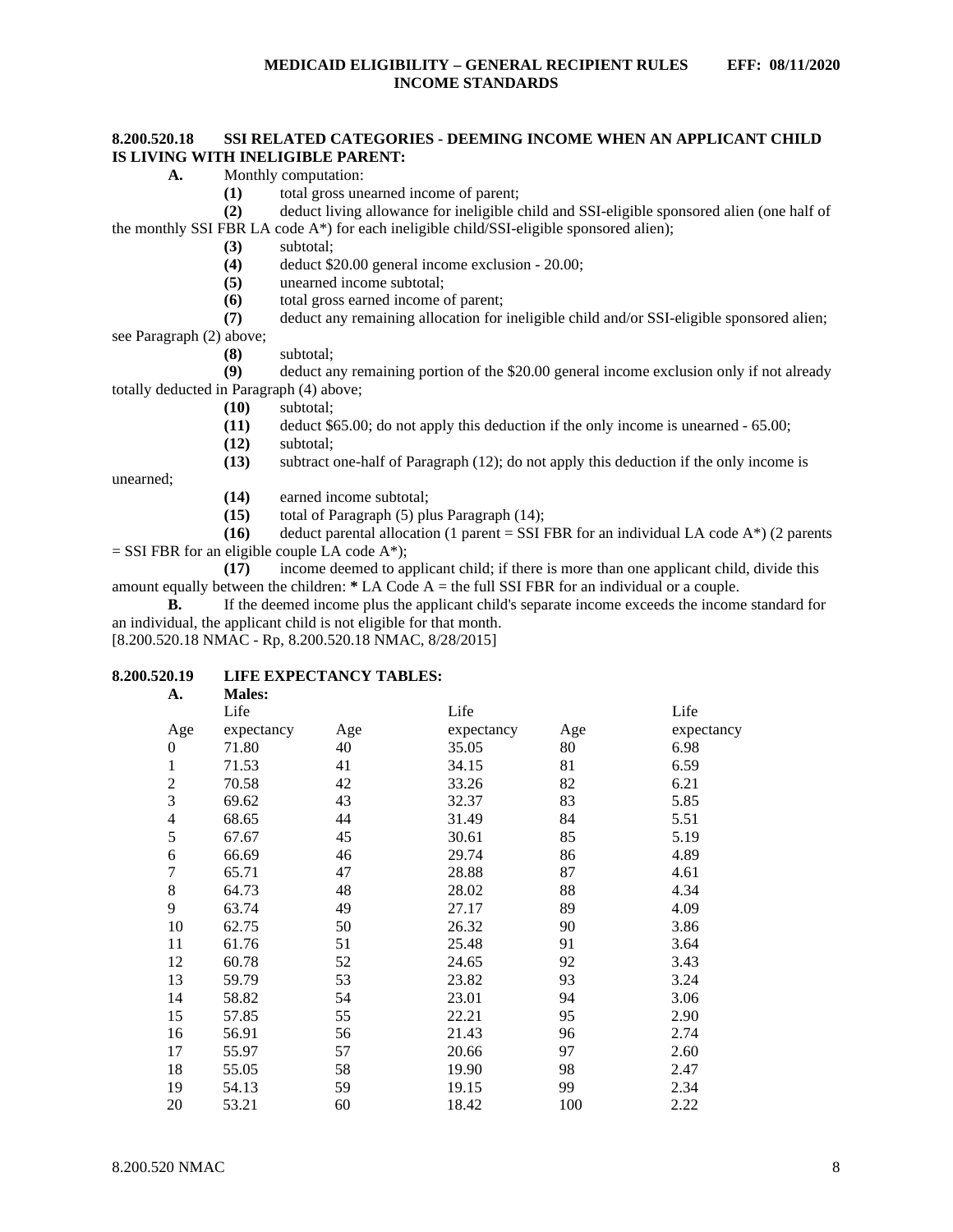| 21                               | 52.29           | 61        | 17.70      | 101       | 2.11               |
|----------------------------------|-----------------|-----------|------------|-----------|--------------------|
| 22                               | 51.38           | 62        | 16.99      | 102       | 1.99               |
| 23                               | 50.46           | 63        | 16.30      | 103       | 1.89               |
| 24                               | 49.55           | 64        | 15.62      | 104       | 1.78               |
| 25                               | 48.63           | 65        | 14.96      | 105       | 1.68               |
| 26                               | 47.72           | 66        | 14.32      | 106       | 1.59               |
| 27                               | 46.80           | 67        | 13.70      | 107       | 1.50               |
| 28                               | 45.88           | 68        | 13.09      | 108       | 1.41               |
| 29                               | 44.97           | 69        | 12.50      | 109       | 1.33               |
| 30                               | 44.06           | $70\,$    | 11.92      | 110       | 1.25               |
| 31                               | 43.15           | 71        | 11.35      | 111       | 1.17               |
| 32                               | 42.24           | 72        | 10.80      | 112       | 1.10               |
| 33                               | 41.33           | 73        | 10.27      | 113       | 1.02               |
| 34                               | 40.23           | 74        | 9.27       | 114       | 0.96               |
| 35                               | 39.52           | 75        | 9.24       | 115       | 0.89               |
| 36                               | 38.62           | 76        | 8.76       | 116       | 0.83               |
| 37                               | 37.73           | 77        | 8.29       | 117       | 0.77               |
| 38                               | 36.83           | 78        | 7.83       | 118       | 0.71               |
| 39                               | 35.94           | 79        | 7.40       | 119       | 0.66               |
| <b>B.</b>                        | <b>Females:</b> |           |            |           |                    |
|                                  | Life            |           | Life       |           | Life               |
|                                  | expectancy      |           | expectancy |           |                    |
| Age                              | 78.79           | Age<br>40 | 40.61      | Age<br>80 | expectancy<br>9.11 |
| $\boldsymbol{0}$<br>$\mathbf{1}$ | 78.42           | 41        | 39.66      | 81        | 8.58               |
|                                  |                 | 42        | 38.72      | 82        | 8.06               |
| $\overline{c}$<br>3              | 77.48<br>76.51  | 43        | 37.78      | 83        | 7.56               |
| $\overline{4}$                   |                 | 44        |            |           |                    |
| 5                                | 75.54           |           | 36.85      | 84        | 7.08               |
|                                  | 74.56           | 45        | 35.92      | 85        | 6.63               |
| 6                                | 73.57           | 46        | 35.00      | 86        | 6.20               |
| $\overline{7}$                   | 72.59           | 47        | 34.08      | 87        | 5.79               |
| $\,8\,$                          | 71.60           | 48        | 33.17      | 88        | 5.41               |
| 9                                | 70.61           | 49        | 32.27      | 89        | 5.05               |
| 10                               | 69.62           | 50        | 31.37      | 90        | 4.71               |
| 11                               | 68.63           | 51        | 30.48      | 91        | 4.40               |
| 12                               | 67.64           | 52        | 29.60      | 92        | 4.11               |
| 13                               | 66.65           | 53        | 28.72      | 93        | 3.84               |
| 14                               | 65.67           | 54        | 27.86      | 94        | 3.59               |
| 15                               | 64.68           | 55        | 27.00      | 95        | 3.36               |
| 16                               | 63.71           | 56        | 26.15      | 96        | 3.16               |
| 17                               | 62.74           | 57        | 25.31      | 97        | 2.97               |
| 18                               | 61.77           | 58        | 24.48      | 98        | 2.80               |
| 19                               | 60.80           | 59        | 23.67      | 99        | 2.64               |
| 20                               | 59.83           | 60        | 22.86      | 100       | 2.48               |
| 21                               | 58.86           | 61        | 22.06      | 101       | 2.34               |
| 22                               | 57.89           | 62        | 21.27      | 102       | 2.20               |
| 23                               | 56.92           | 63        | 20.49      | 103       | 2.06               |
| 24                               | 55.95           | 64        | 19.72      | 104       | 1.93               |
| 25                               | 54.98           | 65        | 18.96      | 105       | 1.81               |
| 26                               | 54.02           | 66        | 18.21      | 106       | 1.69               |
| 27                               | 53.05           | 67        | 17.48      | 107       | 1.58               |
| 28                               | 52.08           | 68        | 16.76      | 108       | 1.48               |
| 29                               | 51.12           | 69        | 16.04      | 109       | 1.38               |
| 30                               | 50.15           | 70        | 15.35      | 110       | 1.28               |
| 31                               | 49.19           | 71        | 14.66      | 111       | 1.19               |
| 32                               | 48.23           | 72        | 13.99      | 112       | 1.10               |
| 33                               | 47.27           | 73        | 13.33      | 113       | 1.02               |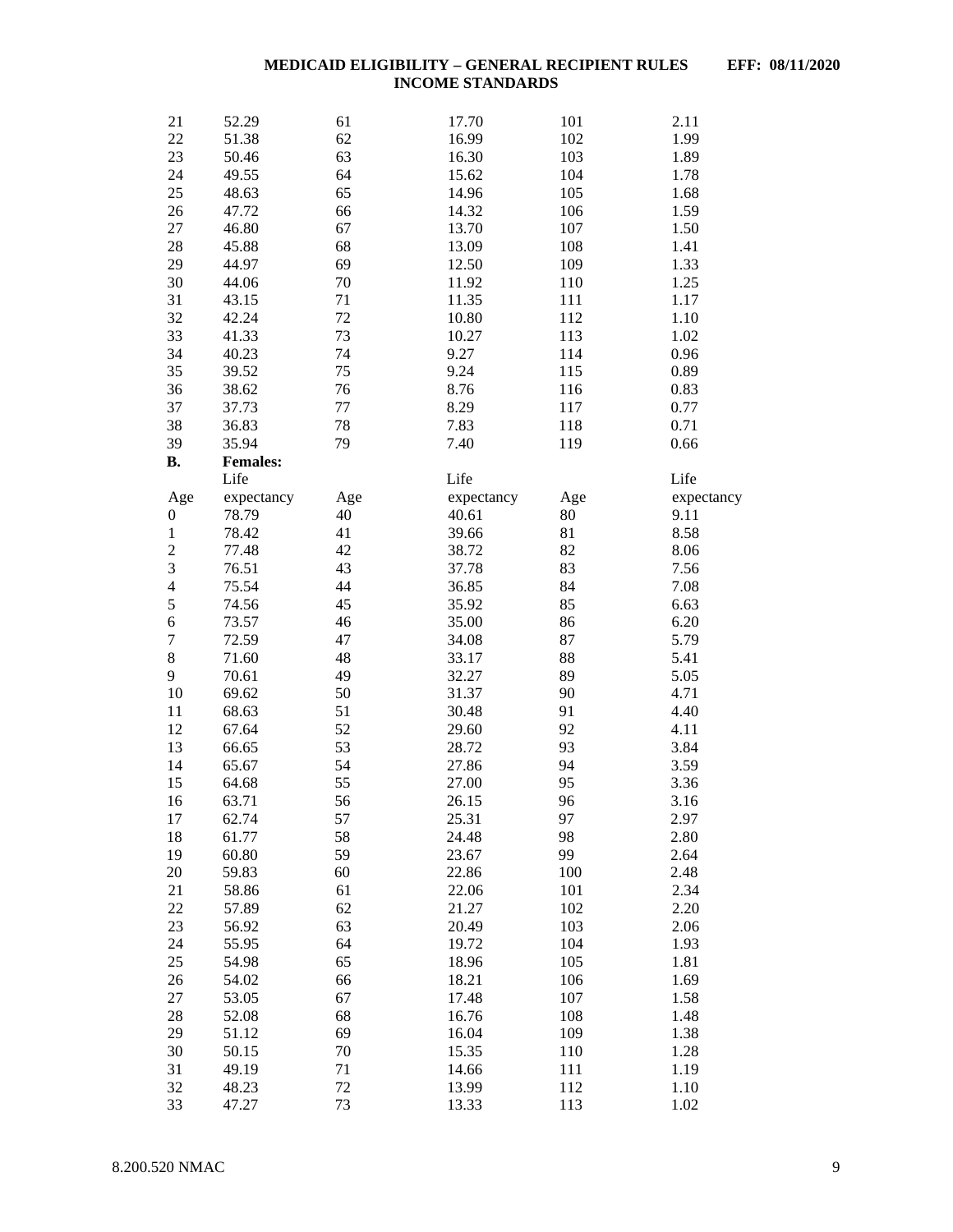| 34 | 46.31 | 74 | 12.68 | 114 | 0.96 |
|----|-------|----|-------|-----|------|
| 35 | 45.35 | 75 | 12.05 | 115 | 0.89 |
| 36 | 44.40 | 76 | 11.43 | 116 | 0.83 |
| 37 | 43.45 | 77 | 10.83 | 117 | 0.77 |
| 38 | 42.50 | 78 | 10.24 | 118 | 0.71 |
| 39 | 41.55 | 79 | 9.67  | 119 | 0.66 |

[8.200.520.19 NMAC - Rp, 8.200.520.19 NMAC, 8/28/2015]

## <span id="page-10-0"></span>**8.200.520.20 COVERED QUARTER INCOME STANDARD:**

| Date                  | Calendar Quarter Amount      |
|-----------------------|------------------------------|
| Jan. 2020 - Dec. 2020 | \$1,410 per calendar quarter |
| Jan. 2019 - Dec. 2019 | \$1,360 per calendar quarter |
| Jan. 2018 - Dec. 2018 | \$1,320 per calendar quarter |
| Jan. 2017 - Dec. 2017 | \$1,300 per calendar quarter |
| Jan. 2016 - Dec. 2016 | \$1,260 per calendar quarter |
| Jan. 2015 - Dec. 2015 | \$1,220 per calendar quarter |
| Jan. 2014 - Dec. 2014 | \$1,200 per calendar quarter |
| Jan. 2013 - Dec. 2013 | \$1,160 per calendar quarter |
| Jan. 2012 - Dec. 2012 | \$1,130 per calendar quarter |
| Jan. 2011 - Dec. 2011 | \$1,120 per calendar quarter |
| Jan. 2010 - Dec. 2010 | \$1,120 per calendar quarter |
| Jan. 2009 - Dec. 2009 | \$1,090 per calendar quarter |
| Jan. 2008 - Dec. 2008 | \$1,050 per calendar quarter |
| Jan. 2007 - Dec. 2007 | \$1,000 per calendar quarter |
| Jan. 2006 - Dec. 2006 | \$970 per calendar quarter   |
| Jan. 2005 - Dec. 2005 | \$920 per calendar quarter   |
| Jan. 2004 - Dec. 2004 | \$900 per calendar quarter   |
| Jan. 2003 - Dec. 2003 | \$890 per calendar quarter   |
| Jan. 2002 - Dec. 2002 | \$870 per calendar quarter   |
|                       |                              |

[8.200.520.20 NMAC - Rp, 8.200.520.20 NMAC, 8/28/2015; A/E, 1/1/2016; A/E, 03/01/2017; A/E, 5/17/2018; A, 9/11/2018; A/E, 4/11/2019; A, 7/30/2019; A/E, 7/1/2020]

<span id="page-10-1"></span>

|  | 8.200.520.21 | <b>STANDARD OF NEED (SON):</b> |  |
|--|--------------|--------------------------------|--|
|--|--------------|--------------------------------|--|

| 3.400.940.41                   | STANDARD OF NEED (SON).                                |                  |  |
|--------------------------------|--------------------------------------------------------|------------------|--|
|                                | Gross income test                                      | Net income test  |  |
| <b>Budget</b><br>group<br>size | One hundred eighty-five<br>percent<br>Standard of need | Standard of need |  |
|                                | 049/059 Refugee                                        | 049/059 Refugee  |  |
| 1                              | \$791                                                  | \$266            |  |
| 2                              | \$1,072                                                | \$357            |  |
| 3                              | \$1,352                                                | \$447            |  |
| $\overline{4}$                 | \$1,633                                                | \$539            |  |
| 5                              | \$1,913                                                | \$630            |  |
| 6                              | \$2,194                                                | \$721            |  |
| 7                              | \$2,474                                                | \$812            |  |
| 8                              | \$2,755                                                | \$922            |  |
| $+1$                           | $+ $281$                                               | $+ $91$          |  |
|                                |                                                        |                  |  |

[8.200.520.21 NMAC - Rp, 8.200.520.21 NMAC, 8/28/2015; A/E, 4/1/2016]

**HISTORY OF 8.200.520 NMAC:** The material in this part was derived from that previously filed with the State Records Center: